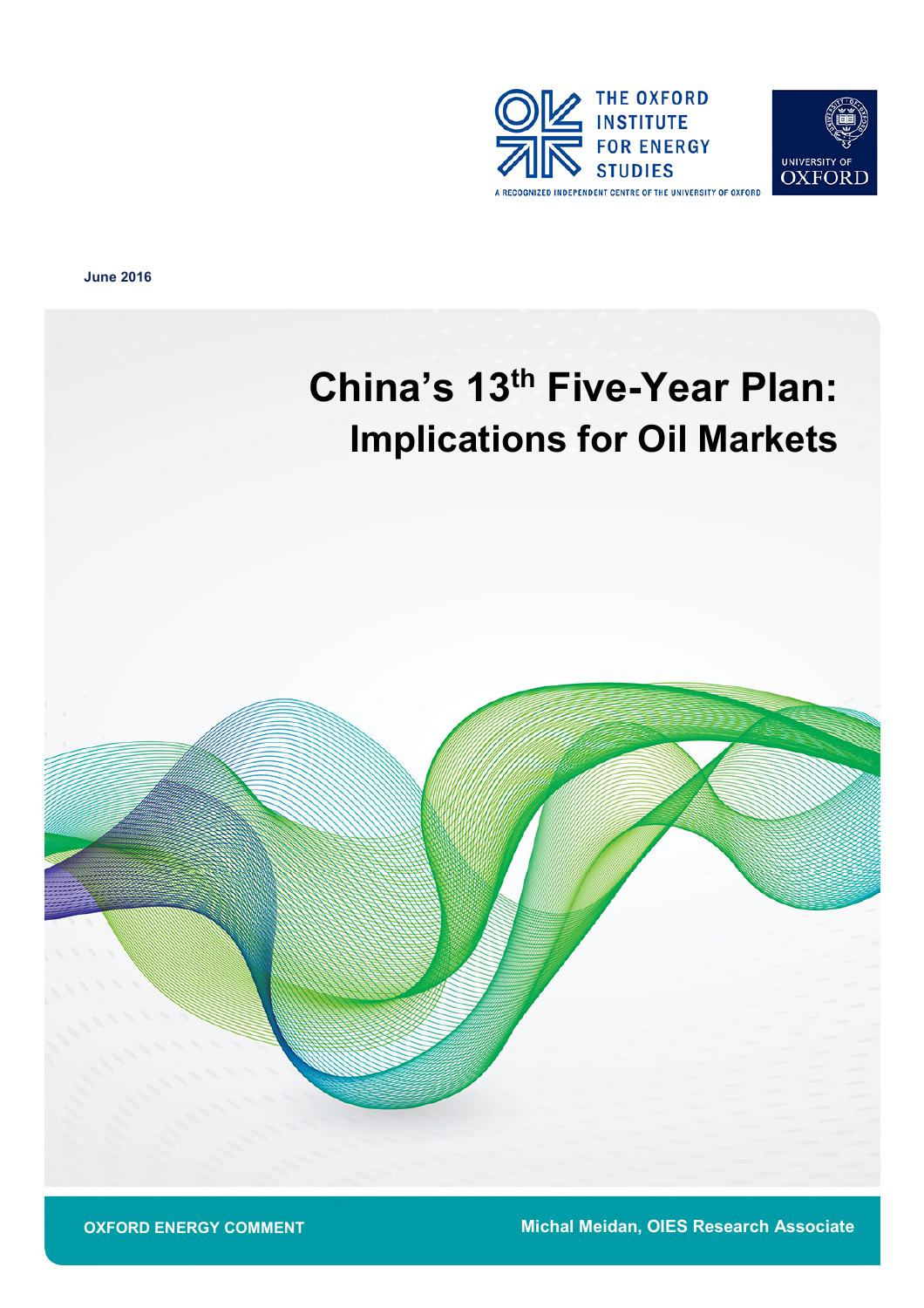

# **Introduction**

China's transition from a statist to a market-guided economy, and from an export-oriented growth model toward a more consumer-driven development path, is well underway. The Chinese leadership has reiterated its commitment to pursuing these structural changes, even though Premier Li Keqiang has likened the process to 'taking a knife to one's own flesh'<sup>1</sup>. It is undoubtedly a difficult and, at times, bumpy trajectory, as efforts to liberalise the stock and currency markets in the summer of 2015, and then again in early 2016, have shown. Furthermore, now that the Chinese economy accounts for almost 15% of global GDP, 13% of global trade, and around 30% of global oil demand growth, every bump on the way is felt well beyond China's borders. As China's economy is slowing and moving toward a less resource-intensive development path, many countries around the world, especially in Asia, need to adapt to China's changing growth patterns.

So, given the complexity of this transition, and the uncertainty of the outcome, all eyes are on Beijing. Pundits and China watchers have therefore been eagerly awaiting the publication of the  $13<sup>th</sup>$  Five Year Plan (13FYP; 2016-2020) in order to gain insights into Beijing's policy priorities for the coming years. For oil markets, understanding the 13FYP is key on three levels. First, the perceived success (or failure) of China's economic transition drives sentiment, often regardless of the actual amount of oil that China consumes. In this respect, the 13FYP is unlikely to appease market jitters as the government will experiment with new market-driven mechanisms, but its half-hearted embrace of liberalisation will continue to breed volatility.

Second, even if the transformation will not be as complete as China's leaders envisage, the Chinese economy is rebalancing in earnest (Figure 1), which means product demand will come increasingly from transport and consumer goods, the lighter end of the barrel<sup>2</sup>. Moreover, the rise of the Chinese consumer, especially in light of the government's emphasis on developing the Internet of Things and a vibrant e-commerce sector, will bolster demand for petrochemicals.



## **Figure 1: Share of GDP growth, %**

Source: Haver Analytics

Finally, the shift in thinking about energy, notably the rising importance of environmental protection compared to supply security, is apparent in the contours of the 13FYP. In the past, when Chinese oil demand was growing at 0.5 mb/d a year, and the economy was still expanding at double digit rates, the government's main priority was ensuring that the system would be amply supplied. This entailed securing supplies from a diverse number of sources, with a preference for crude that would then be

1 'China's Li Vows to Ensure Growth Amid Reforms That Cut Flesh', Bloomberg, March 15, 2015, at http://www.bloomberg.com/news/articles/2015-03-15/china-s-li-vows-to-prop-up-growth-as-he-seeks-painful-reform <sup>2</sup> Michal Meidan, Amrita Sen, Robert Campbell, 'China – the 'new normal', Oxford Energy Comment, February 2015, available at https://www.oxfordenergy.org/wpcms/wp-content/uploads/2015/02/China-the-new-normal.pdf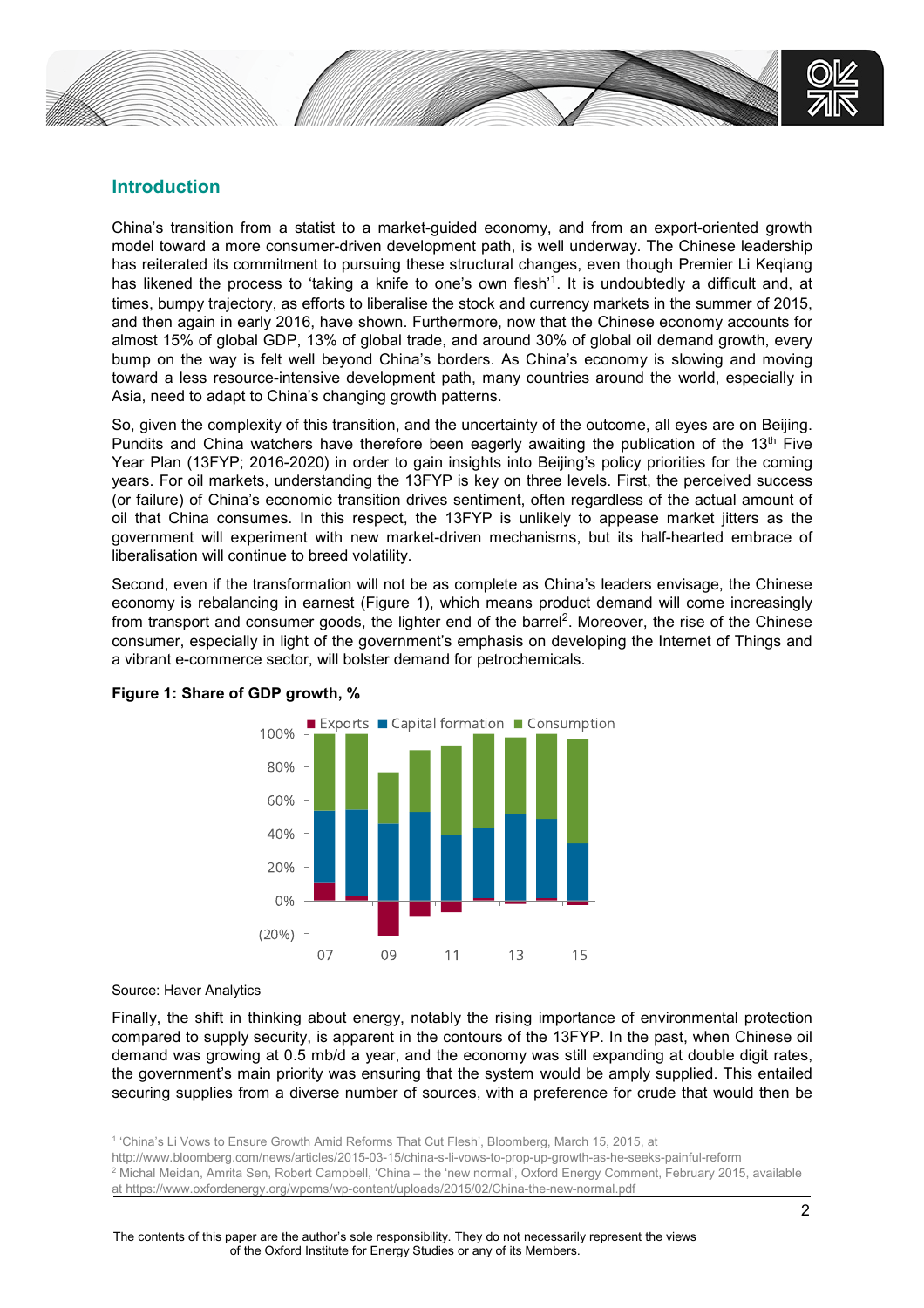

processed domestically<sup>3</sup>. But now that demand growth is expected to average around 2-3% a year, China's supply sources are more diverse, its SPR filling at rapid rates, and its downstream is more sophisticated, the government is increasingly focusing on qualitative improvements. Beijing will therefore slow the pace of refining additions and focus instead on promoting the shift to higher fuel quality specifications, including the roll out of China V nationwide on 1 January 2017, and the subsequent move to China VI.

# **2. The 13th Five-Year Plan: Major Features**

Five-year plans, are a legacy of the 1950s, when the Party-State touched on every aspect of economic life. Yet as China's economic structure has changed, plans have also evolved to become guiding documents instead of detailed directives. They are drafted over the course of several years in consultation with corporate stakeholders and ministries, and tend to intertwine with existing policies, regional plans, and strategic initiatives<sup>4</sup>. Ultimately, these plans constitute the Chinese government's vision for future reforms and communicate this to other parts of the bureaucracy, industry players, and citizens. Ministries and provincial authorities then publish sector-specific five year plans that draw on the goals articulated in the central document and offer more detailed guidance. As such, the five year plans are no longer master plans, but part of a continuous cycle of policy making.

The 13FYP is no exception. It does not deviate from previous policy guidelines as it reinforces the need to pursue China's economic transformation. Furthermore, the 13FYP aligns with the timeline for a number of key policy documents that were introduced in 2012-2013 and include targets through to 2020. These have already highlighted the need to deepen 'financial and fiscal reform' and to allow private firms to play a greater role in the economy. The 13FYP reaffirms these goals with intensified focus on innovation, opening up, and environmental protection<sup>5</sup>.

The 13FYP is, however, unique in two main respects. It is the first five year plan drafted under President Xi Jinping. And given the sweeping changes President Xi Jinping has made in Chinese political and economic governance since coming to power in 2012, it is no surprise that the Party's oversight on the process has been greater than in previous FYPs, when it was led by the National Development and Reform Commission (NDRC)<sup>6</sup>. It is therefore more closely aligned with the top leadership's priorities, but also raises questions about the bureaucracy's ability and willingness to enforce a vision that it does not necessarily share. The 13FYP also stands out as it marks an important period in China's economic transition to a high-income economy. For decades, Chinese leaders have been aiming to turn the country into a 'moderately prosperous' society by 2020, by doubling GDP and people's incomes compared to their 2010 levels. This deadline is fast approaching and it dovetails with the 100<sup>th</sup> anniversary of the Communist Party in 2021. As a result, the leadership in general, and President Xi Jinping in particular, attach great political importance to meeting its 'centennial goals' and hope to reinforce the Party's legitimacy by doing so<sup>7</sup>.

The 'centennial goals' are the fundamental reason that the 13FYP still includes a GDP growth target, although Beijing has for the first time set a floor for growth and avoided a fixed target. Moreover, the ways in which Beijing intends to spur growth are also changing. This is reflected in the five guiding principles that are highlighted in the 13FYP:

Freeman Chair in China Studies, March 2016, https://www.law.yale.edu/system/files/china-lawdocuments/horsley\_160303\_kennedy\_statemarketchina\_web.pdf

<sup>3</sup> Gabriel Collins, Andew Erickson, Lyle Goldstein, William Murray (eds.), *China's Energy Strategy: The Impact on Bejing's Maritime Policies*, Annaolis: Naval Institute Press, 2012

<sup>4</sup> Command performance, The Economist, 24 October 2015

<sup>&</sup>lt;sup>5</sup> Scott Kennedy (ed)., 'State and Market in Contemporary China: Toward the 13<sup>th</sup> Five Year Plan', A Report of the CSIS

<sup>&</sup>lt;sup>6</sup> Peter Martin, 'The Humbling of the NDRC: China's National Development and Reform Commission Searches for a New Role Amid Restructuring', China Brief, Volume 14 Issue 5, March 6, 2016

<sup>7</sup> "China sets itself a lofty growth target", *The Economist*, 5 March 2016, http://www.economist.com/news/china/21694208 omniscience-wonderful-thing-china-sets-itself-lofty-growth-target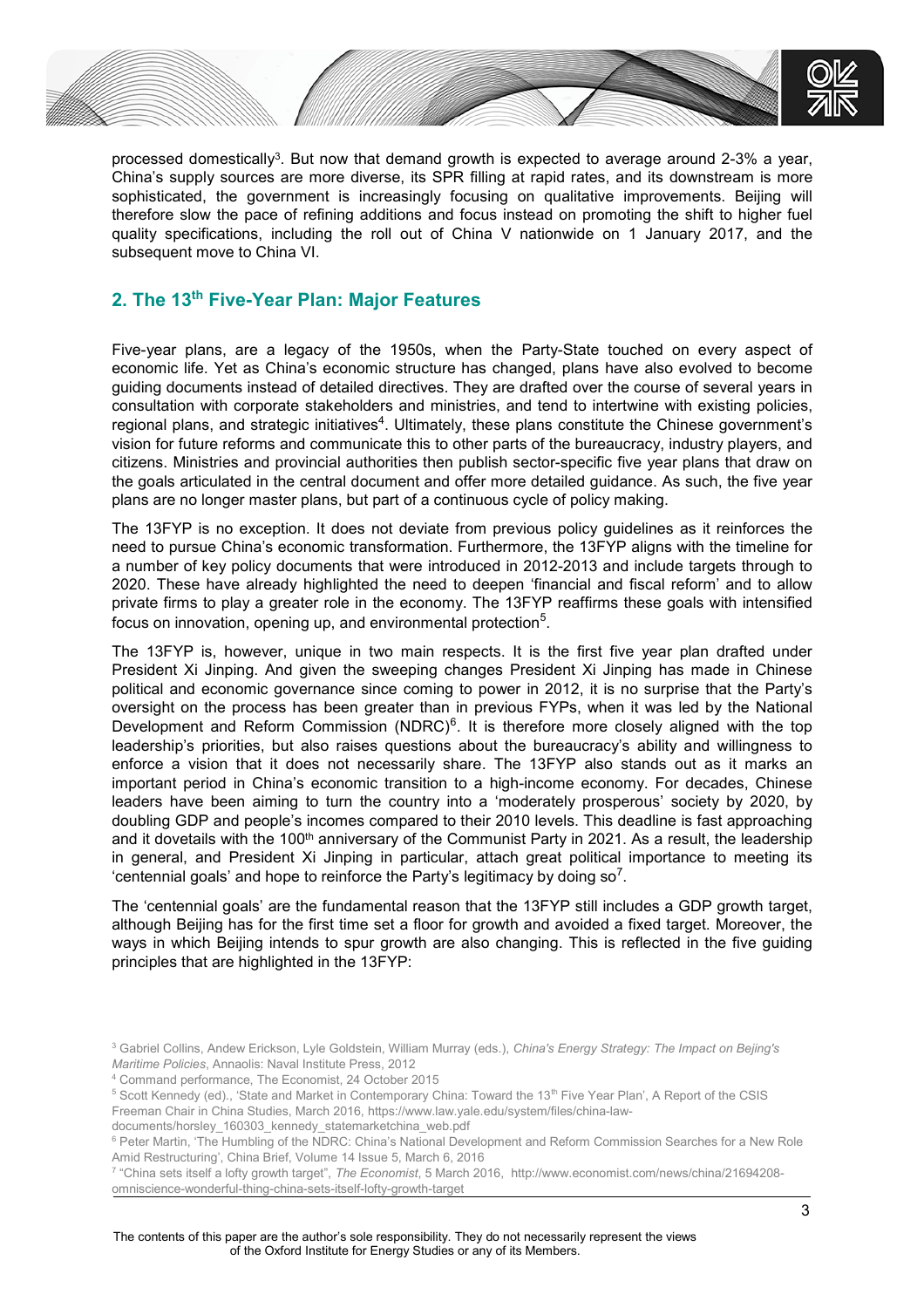

- **Innovation and high technology**: China's leaders hope that industrial innovation and higher end manufacturing will help drive the next stage of China's economic growth by developing the information technology (IT) and service sectors.
- **Coordination**: The 13FYP aims for more balanced regional growth across urban and rural areas as well as between coastal and inland provinces. To this end, Beijing will promote a number of regional integration programmes and aim to reach a 60% urbanisation rate by 2020, up from 55% in 2015.
- **Inclusive growth**: In line with Beijing's priority to 'put people first', the urbanisation process will increasingly focus on public services and building out the social welfare system, rather than on construction. Beijing hopes to thereby reduce its citizens' high levels of precautionary savings and free resources for consumption, the basis for economic growth in the years to come.
- **Openness**: As China seeks to rise up the industrial value chain, the leadership recognises the need for more private and foreign expertise and capital. At the same time, Beijing intends to promote more outbound investments through the 'Belt and Road Initiative' which will see many of China's overcapacity industries pursue investment opportunities overseas. Finally, under the 'openness' flag, Beijing aims to promote capital account liberalisation, financial services reform and to have a fully convertible RMB by 2020.
- **Green development**: The government's commitment to tackling air, water and soil pollution stands out as one of the 13FYP's top priorities.

## *The Environmental Agenda*

The final priority highlights the rising importance of the environmental agenda. Indeed, 10 out of 25 numerical targets in the 13FYP are related to the environment, compared to eight out of 24 in the 12FYP (2010-2015). These include a pledge to cap energy consumption at 5 billion tonnes of standard coal equivalent by 2020, and to increase the share of non-fossil fuels in the energy mix to 15%, up from the target of 11.4% for 2015. Similarly, all 31 provincial governments have committed to reducing air pollution<sup>8</sup>. Furthermore, the government will provide financial and policy support to meet these goals, given that they also dovetail with industrial plans to develop 'new energy' and green technology. Additionally, the 13FYP calls for tougher penalties for polluters and sets out goals to evaluate local officials according to environmental criteria. Already in 2015, China shut down 20,000 plants and fined polluters for \$654 billion, a 34% increase compared to 2014<sup>9</sup>, and with the rising clout of China's Ministry of Environmental Protection (MEP), environmental enforcement is likely to become more stringent. The plan also reiterates President Xi Jinping's pledge to launch a national carbon emissions trading scheme, although it does not mention the 2017 timeframe that President Xi Jinping has previously outlined. Nonetheless, subsequent plans will likely provide further guidance on the emissions trading system.

<sup>8</sup> The economic and social development of China, Outline of the 13<sup>th</sup> Five Year Plan. 9 "China Shut Down 20,000 Polluting Plants in 2015", *Xinhua,* 6 March 2015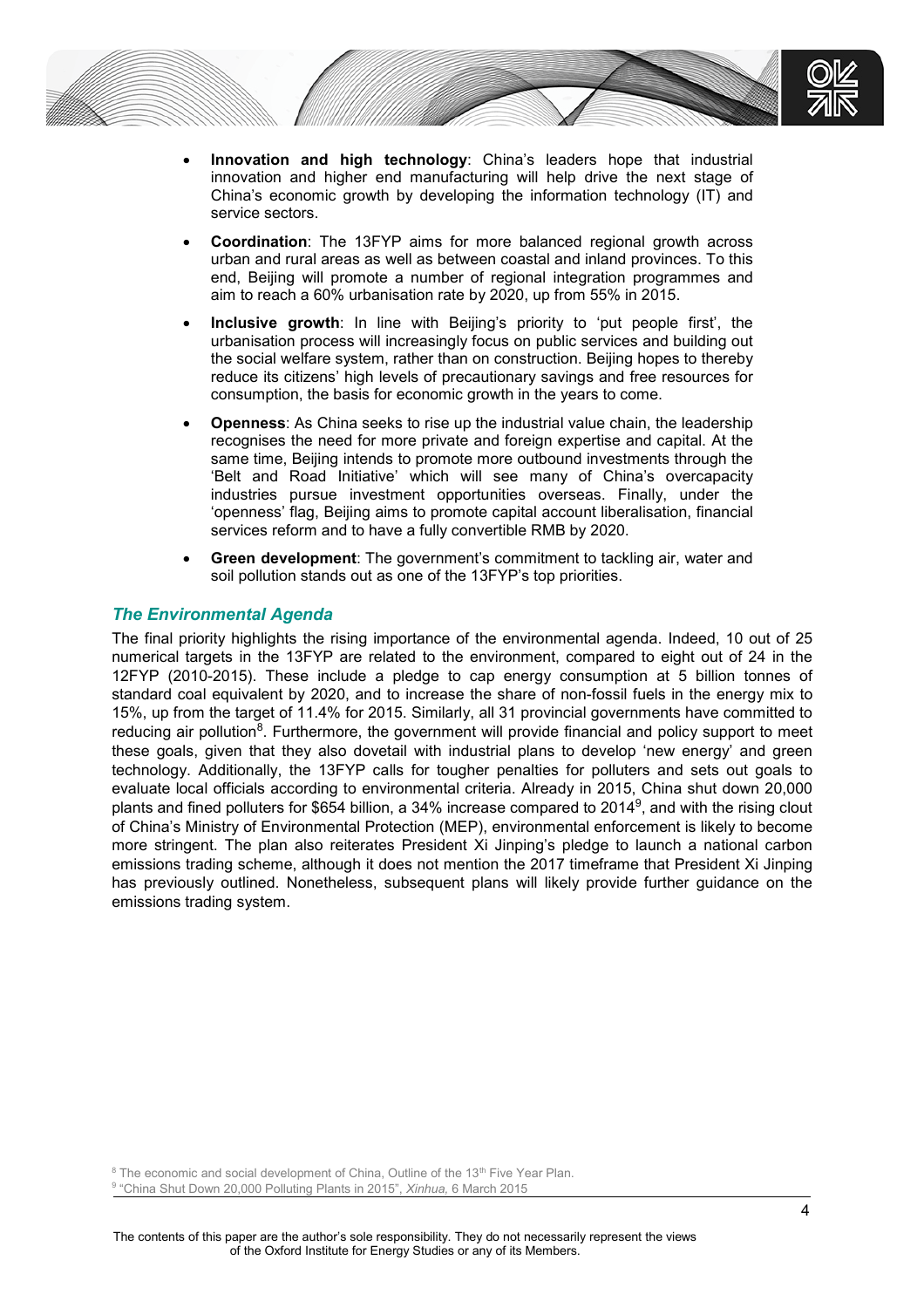

### **Table 1: Key FYP targets**

| <b>Target</b>                                 | 12FYP target | 2015 actual | 13FYP target |
|-----------------------------------------------|--------------|-------------|--------------|
| Growth                                        |              |             |              |
| GDP (RMB trillion, end of period)             | 55.8         | 67.7        | 92.7         |
| Real growth (average %)                       | 7.0          | 7.8         | 6.5          |
| Services (share)                              | 47.0         | 50.5        | 56.0         |
| Urban residents (share)                       | 51.5         | 56.1        | 60.0         |
| New urban jobs created (millions over period) | 45.0         | 64.0        | 50.0         |
| Disposable urban income (average %)           | 7.0          | 7.7         | 6.5          |
| Disposable rural income (average %)           | 7.0          | 9.6         | 6.5          |
| <b>Energy and Environment</b>                 |              |             |              |
| Total energy consumption                      | 4.2          | 4.3         | 5.0          |
| Energy intensity (%)                          | (16.0)       | 18.2        | 15.0         |
| Carbon intensity (%)                          | (17.0)       | (10.0)      | (15.0)       |
| Non fossil fuels, share of the energy mix (%) | (11.4)       | (12.0)      | (18.0)       |
| Sulfur Dioxide (%)                            | (8.0)        | (18.0)      | (15.0)       |
| Nitrogen Oxides (%)                           | (8.0)        | (18.6)      | (15.0)       |
| Ammonia Nitrogen (%)                          | (10.0)       | (13.0)      | (10.0)       |
| Chemical Oxygen Demand (%)                    | (10.0)       | (12.9)      | (10.0)       |
| Forest Coverage (%)                           | (21.7)       | (21.6)      | (23.0)       |

Source: Energy Aspects

# *The Growth Target*

While the 6.5% bottom line that Beijing has set for growth is more realistic in China's current economic environment than a fixed growth target, it is also a purely political aspiration that will undermine market sentiment regarding China's commitment to its rebalancing process. As such, the 13FYP growth target—highly ambitious in light of the need to deleverage, restructure heavy industry, and promote a less carbon intensive growth path—places Beijing between a rock and a hard place: meeting the growth targets could cast additional doubts on the reliability of Chinese statistics, but failure to meet them would undermine the government's political credibility, which has suffered after the mismanaged stock market bailout in the summer of 2015.

Already, there is a growing sense that Beijing is running out of time and many of its problems are now coming to a head: one in every six provinces, according to Premier Li Keqiang, is nearing fiscal insolvency, and servicing the vast amounts of debt that the system has amassed is taking a growing toll on corporate profits and state coffers<sup>10</sup>. Beijing is looking to create alternative financing channels, including provincial government and corporate bond issuance as well as public-private-partnerships (PPP) to support infrastructure investment projects, instead of direct bank loans.

For 2016, the government seems to have decided on issuing higher levels of credit in order to reach headline economic goals. A major recipient of infrastructure spending will be the regional integration plans, such as the Yangtze River Economic Belt, and efforts to rejuvenate the three Northeastern Provinces (Liaoning, Jilin, Heilongjiang). At the unveiling of the 13FYP in March 2016, the NDRC introduced a three-year plan to fund 300 major transportation projects through 2018 valued at RMB 3.1 trillion (\$480 billion). These will include 20 major water projects, hydro and nuclear power plants,

<sup>&</sup>lt;sup>10</sup> Scott Kennedy (ed)., 'State and Market in Contemporary China: Toward the 13<sup>th</sup> Five Year Plan', A Report of the CSIS Freeman Chair in China Studies, March 2016, https://www.law.yale.edu/system/files/china-lawdocuments/horsley\_160303\_kennedy\_statemarketchina\_web.pdf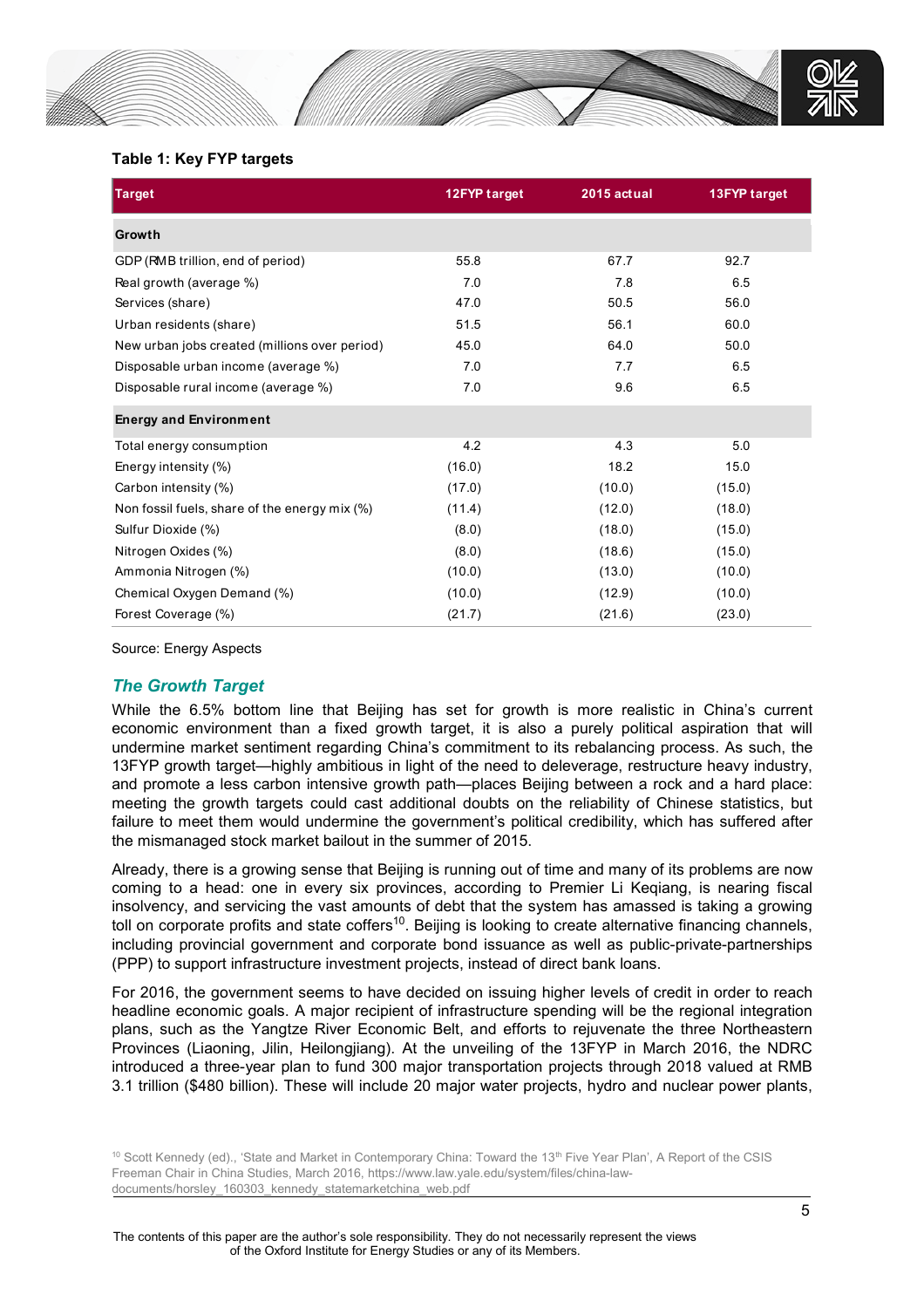

as well as investments in urban rail transport, urban underground utility pipelines, renovating and upgrading the country's power grid, and support for environmental projects<sup>11</sup>.

Going forward, favouring growth over a more sustainable approach to credit could become untenable. While sovereign support for the banking sector should limit any run on banks, expectations of a nonperforming loan crunch would still cause volatility in financial flows and inhibit the functioning of the banking system. Indeed, Beijing has no good options: trimming excess capacity and restructuring unproductive state-owned enterprises—which the government has pledged to do—will slow economic growth as investment would probably decline and higher unemployment would subdue household spending. While the hope is still that the economic downside from proactively reforming the system will be limited compared to a drop in growth due to a banking crisis, the government still seems to be postponing the painful adjustments in favour of growth.

From the outset, the 13FYP looks inherently contradictory: it outlines a path forward that includes greater political centralisation as a backdrop for greater market mechanisms. Beijing has reiterated its pledge to allow markets to play a 'decisive' role in the economy but it has also highlighted the 'dominant role of the public ownership system' and the need to 'incessantly strengthen the vitality, control and influence of the state-owned economy'. In other words, if market forces are 'decisive', then state-owned enterprises (SOEs) cannot remain dominant and should be allowed to lose out to competition from private and foreign firms. And if the government wishes to maintain the strength of the state-owned economy, markets will inevitably be suppressed and cannot play a leading role.

In the Chinese political economy, however, the square can be circled, at least in theory. Unlike in advanced economies, where markets are the underlying principle organising economic activity, in China, the default setting is direct control by the party-state. The role of markets is only to organise economic activity where the state does not need to assume a large leadership role and increasingly, even in state-dominated sectors, the market is also viewed as a means to improving the economic efficiency of state owned assets by forcing them to maintain a reasonable degree of productivity<sup>12</sup>. In other words, the market is a mechanism for setting prices but not reassigning control of assets. In the near term, this means that financial sector reform, including interest and exchange rate liberalisation will continue to make progress because they do not lead to changes in asset ownership. Similarly, changes to energy pricing mechanisms, which have gained momentum since 2013, will also continue. But this is also why SOE reform will move forward in fits and starts.

Meeting Beijing's 6.5% bottom line for growth is looking like a hollow undertaking. And the tensions that will emerge as the plan is implemented will provide ample opportunities for negative sentiment to build up and feed through to oil prices. In scenarios of policy mismanagement or a banking crisis that led to recession, even if a hard landing is averted, China's oil demand growth would slow from the 2- 3% rate currently expected. Conversely, there is no upside for oil demand if governance becomes more effective and the 13FYP is successful. But there is an upside for the Chinese leadership as it means that China's state-capitalist authoritarianism will emerge as a leaner, stronger, and more competitive version of itself, not a liberal economic and political system.

# **3. Greener and Leaner Energy Consumption**

A detailed 13FYP for oil and gas has yet to be published. But it will take its cues from the general framework highlighted in the central government's document and focus on environmental protection, energy efficiency, as well as innovation and technological upgrades in developing new supplies and managing demand. Given these trends are a continuation of the 12FYP, oil demand will continue down the 'rebalancing' path of a shift from middle distillates to light ends. This will be exacerbated by the 13FYP's focus on consumption due to the rise in car sales as well as the expansion internet networks, and the rise of e-commerce for plastics and packaging. Already, China's oil intensity—the

<sup>&</sup>lt;sup>11</sup> China eyes \$724 billion of transport investment over next three years, Reuters, 11 May 2016

 $12$  Scott Kennedy (ed)., 'State and Market in Contemporary China: Toward the 13<sup>th</sup> Five Year Plan', A Report of the CSIS Freeman Chair in China Studies, March 2016, https://www.law.yale.edu/system/files/china-lawdocuments/horsley\_160303\_kennedy\_statemarketchina\_web.pdf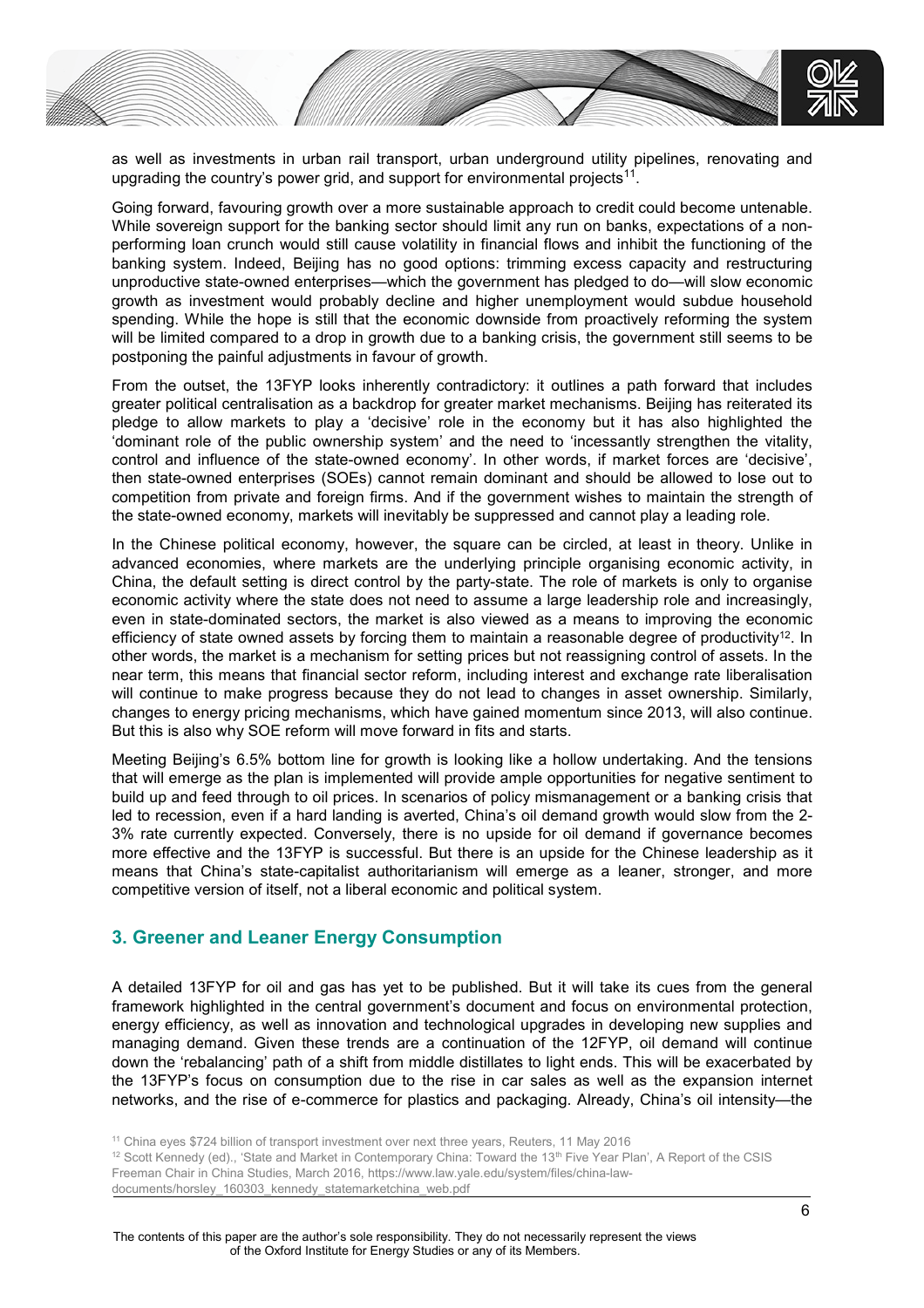

amount of crude oil required to generate a unit of real GDP growth—has declined at an annual rate of 3-6% over the past decade, and will continue to drop. In the 12FYP, Beijing aimed to reduce energy intensity by 16% compared to 2010 and overshot its target, reaching 18.2%. In the 13FYP, the goal is set at 15%, in recognition of the fact that additional efficiency gains will be more difficult over time.

## *Demand for Distillates*

The structural shift in end product demand has become clear. For the better part of the last two decades, diesel use, which is closely correlated to heavy industry and coal demand in China, increased from 1.4 mb/d in 2000 to 3.5 mb/d in 2015, representing one third of Chinese oil demand. It has been predominant in road transport for freight—especially for moving coal from producer to consumer areas—as well as in rail and marine transportation. Yet after more than a decade of diesel demand growing at an average of 8%, it started slowing in 2011, and declined in 2013 for the first time (Figure 2). Industries such as construction, coal, ship-building, steel, and cement that boomed throughout the 2000s, started feeling the crunch of tighter credit and the correction in the real estate sector.<sup>13</sup>

## **Figure 2: Diesel demand, y/y change, mb/d**



### Source: NBS

In the 13FYP, changes to the government's investment goals as outlined above, from transport infrastructure spending to internet networks and social welfare, combined with the political and economic incentives to downsize heavy industry, will further accelerate diesel's decline. Industrial consolidation—which the government has placed among its main tasks for 2016—will weigh on diesel demand. Beijing's 'supply side' focus for the year consists of reducing overcapacity in heavy industry and shutting down 'zombie' companies<sup>14</sup>. The National Energy Administration (NEA) has announced that it will not approve coal production projects between 2016 and 2019, and aims to shut down 60 Mt of coal production in 2016<sup>15</sup>. By 2020, the NEA plans to shutter 500 Mt of coal production capacity. The government has also pledged to reduce steel production capacity by 100-150 Mt over the next five years.<sup>16</sup> In 2016, Hebei province—China's largest steel producing region—plans to shutter 10 Mtpy of iron, 8 Mtpy of steel, and 1.5 Mtpy of cement capacity.

<sup>14</sup> 'Backgrounder: What is China's supply-side reform?', *Xinhua*, 22 December 2015

<sup>15</sup> 'China to close more than 1,000 coal mines in 2016: energy bureau', *Reuters*, 22 February, 2016

<sup>13</sup> Michal Meidan, Amrita Sen, Robert Campbell, 'China – the 'new normal', Oxford Energy Comment, February 2015, available at https://www.oxfordenergy.org/wpcms/wp-content/uploads/2015/02/China-the-new-normal.pdf

<sup>16</sup> RPT-China to cut crude steel production by 100-150 mln tonnes –cabinet, *Reuters*, 24 January, 2016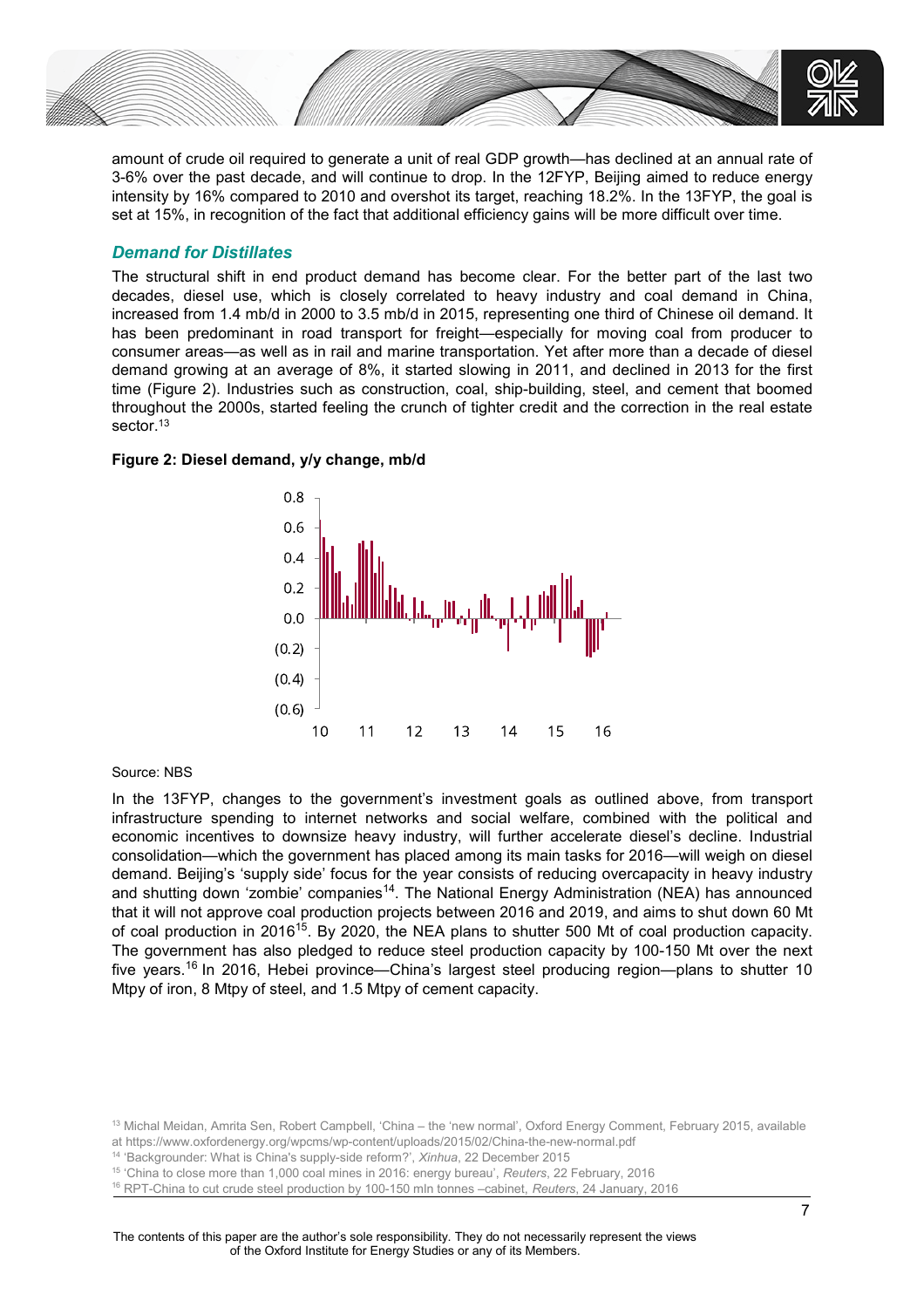

**Figure 3: Steel output, y/y change, Mt**



#### Source: Haver Analytics

To be sure, Beijing will need to offset the downward pressure on growth in order to meet its GDP target, and infrastructure spending remains an integral part of its response. In the 2016 budget, the government set a steeper fiscal deficit target for 2016, at 3% compared to 2.3% in 2015. This will allow Beijing to channel financing into priority industries such as green technologies, energy saving, environmental protection, social welfare as well as infrastructure. Beijing has announced an impressive RMB 800 billion (\$123 billion) in railway spending and RMB1.65 trillion (\$253 billion) in highway spending in 2016 compared to RMB 772.9 billion (\$118 billion) and RMB 2.86 trillion (\$438 billion) in 2015, respectively<sup>17</sup>. Furthermore Beijing has downsized its public housing programme, pledging to complete 20 million units of public housing during the 13FYP, roughly half the number of units built over the course of the 12FYP, and is also emphasising renovation over new construction. Within that, 6 million units are expected to be completed in 2016, compared with 7.7 million in 2015. So the government's efforts to meet its growth targets will not lead to a surge of new diesel-intensive spending, but they will prevent diesel demand from falling off a cliff.

Even though government programmes aimed at shutting overcapacity have failed in the past, this time will likely be different. Political fiat combined with falling commodity prices and weaker demand from China's peaking real estate sector are already leading to a gradual reduction in coal and steel production. In 2015, the downturn in heavy industry provided a strong incentive to cut output, and now the political goals are further aligning behind additional cuts. Thus far, local governments have been finding ways to keep troubled firms operating at low prices and minimal profits, but their marching orders are now changing. And if the central government can help reduce the social impact from job losses—which it is pledging to do—then more excess capacity will be shut. The government estimates 1.8 million job losses over the next few years due to the overcapacity reduction targets and is therefore setting aside RMB 100 billion (\$15 billion) to help finance the resettlement of affected workers<sup>18</sup>.

### *Light ends lead*

The lighter end of the barrel, on the other hand, has been thriving. The rise of automobile sales has led to steady increases in gasoline consumption just as rising air travel is supportive of jet fuel demand. From 0.86 mb/d in 2000, gasoline use has almost tripled to an expected 2.7 mb/d in 2015 (Figure 4), and the government expects it will continue to catch up with diesel and even surpass it by 2020. Gasoline demand is intrinsically linked to driving, and with car sales continuing to grow strongly, after a bout of moderation in 2015, gasoline demand growth is expected to maintain its upward momentum.

<sup>17</sup> 'Spending on Rail Lines, Trains to Hit 3.8 Tln Yuan over Next Five Years', *Caixin*, 1 April 2016 <sup>18</sup> Ernan Cui, 'What to Make of Industrial Layoffs', *Gavekal Dragonomics*, 10 March 2016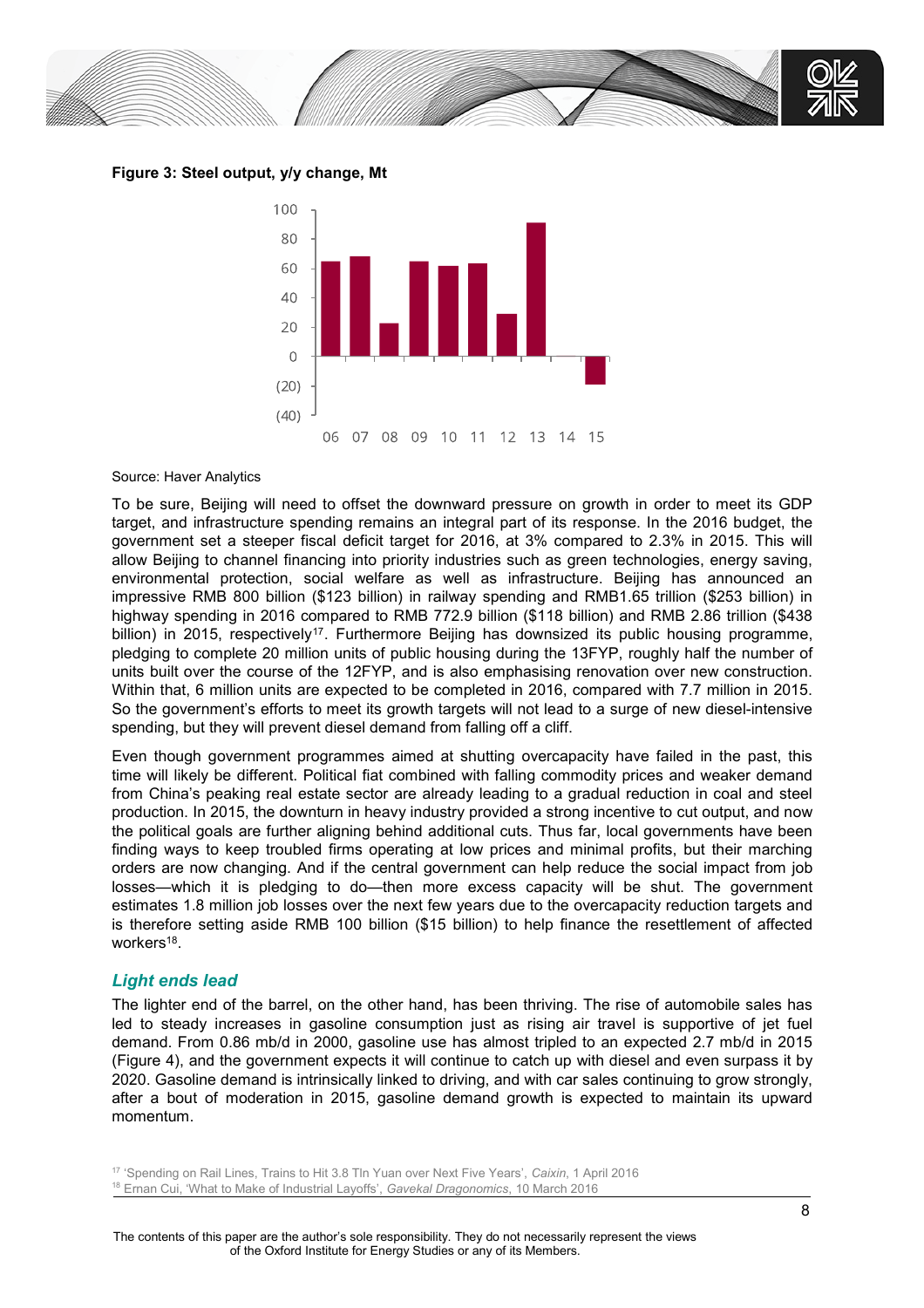

**Figure 4: Gasoline demand, mb/d**



### Source: NBS

The shift to a more consumption-driven model will also continue to drive petrochemical demand for plastics and packaging (Figure 5), especially as e-commerce takes off and the government encourages the localisation of automotive production. The government's 'Made in China 2025' programme, which aims to support Chinese industry to rise up the value chain, will include funding for R&D in a raft of industries, including 'new materials' such as carbon fibre and energy storage materials, rail equipment and energy saving vehicles. Similarly, local governments will promote innovation hubs throughout the country. Already in 2015, government linked venture capital funds raised RMB 1.5 trillion (\$240 billion) to invest in semiconductors and e-commerce, a trend that is now set to increase, which will boost demand for petrochemicals. Beijing's vision for a new type of urbanistion that focuses on public services, investments in healthcare and pharmaceuticals will further support the development of the Chinese petrochemical sector, as will a growing emphasis on quality control and the need for non-durable food packaging, in light of recurring food and product quality scandals that have raised consumer awareness. But the same rising environmental consciousness will also continue to slow paraxylene (PX) project developments. Sinopec has postponed three cracker projects with a combined ethylene capacity of 2.8 Mtpy in Qingdao, Hainan and Guangdong due to higher development costs and concerns over local opposition.<sup>19</sup>

#### **Figure 5: Petchem demand, mb/d**



#### Source: NBS

<sup>19</sup> Demand growth for LPG, although still strong, is likely to moderate as construction of PDH plants also slows. Over the past several years, six PDH plants came onstream, with total processing capacity of around 4 Mtpy. For 2016, three additional plants are planned but only one has announced its intention to start its plant in H1 16. The others may get delayed given that existing plants are reportedly running at around 70%, and after Beijing cut natural gas prices in November 2015, LPG has lost some of its competitiveness compared to gas for industrial users.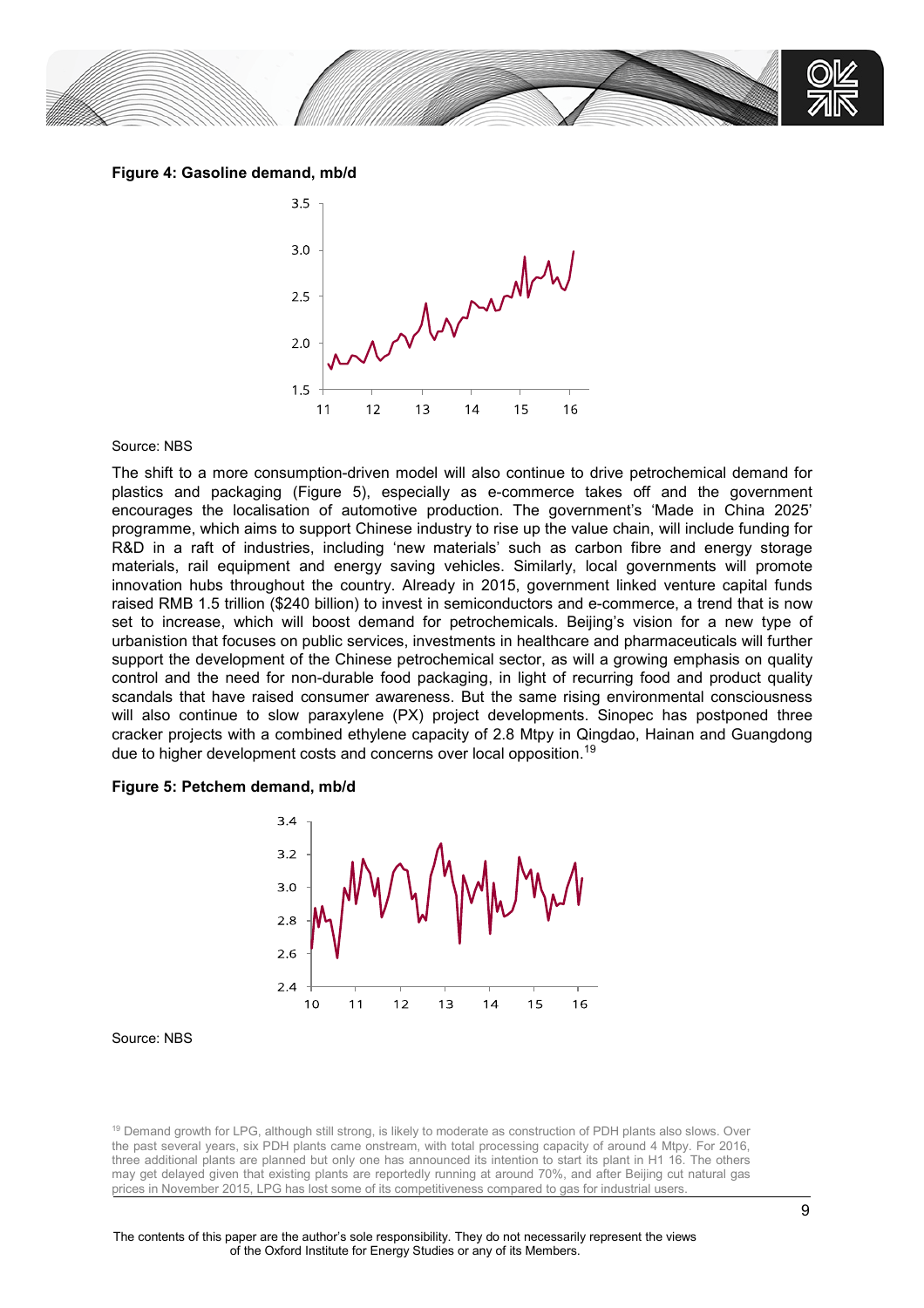

# **4. China's alternative energy vehicles push**

Just like the oil and gas plan, the 13FYP for the automotive sector is currently being drafted, but statements by the Chinese Association of Automobile Manufacturers (CAAM) suggest that the plan will include targets for production capacity of 30 million vehicles per year by 2020, as well as annual production of 2 million plug-in hybrids electric vehicles and pure electric vehicles (EVs)<sup>20</sup>. In 2015, according to CAAM, China produced 24.5 million vehicles, a weak 3.3% y/y increase compared to double digit growth rates seen since 2010. The saving grace for car sales was a tax cut that the government introduced in October 2015. With the new-car purchase tax halved to 5%, sales recovered in October and maintained stronger growth through to the end of the year, with small engine vehicles sales growing by 10.4% y/y. At the same time, lower oil prices and China's rising middle class contributed to the strength in demand for SUVs as sales grew by 52.4% y/y in 2015.

Figure 6: Car sales, engine <1.6 litre, million units Figure 7: SUV sales, millions



Source: Haver Analytics

The tax cuts will remain in place in 2016, and CAAM therefore expects passenger vehicle sales to grow by 7.8% y/y. But after the tax cut is phased out in 2017, car sales will likely slow, as will, gradually, gasoline demand growth. This is because Beijing has set out ambitious targets for reducing average fuel consumption from 6.9 litre/100km in 2015 to 5.0 litre/100km in 2020<sup>21</sup>. So with more stringent standards and more forceful implementation—which is likely now that environmental protection is a top government priority—and ambitious plans to develop China's alternative energyvehicle market, gasoline demand growth will moderate.

## *New Energy Vehicles*

Like many other elements of the 13FYP, support for new energy vehicles (NEVs) is not new, but a combination of environmental and industrial imperatives suggest that NEV development will gain additional momentum in the next five year period. This is because NEVs—including plug-ins, EVs and gas-fired vehicles—could help the government meet its environmental goals and are also part of the 'Made in China 2025' programme, China's industrial upgrading plan<sup>22</sup>. NEVs have been gaining growing government support since 2012, when the Ministry of Finance provided subsidies ranging from RMB 30,000 to 60,000 (\$4,600-9,200) for passenger vehicles and subsidies of RMB 500- 600,000 (\$77,000-92,000) for commercial vehicles, most of which are also matched by provincial governments. Sales tax and licence taxes have since also been waived for EVs. Indeed, several of China's major metropolitan areas control the growth of their vehicle population in order to limit traffic congestion by employing a licence lottery or auction system. EVs are generally excluded from these controls. In Beijing, EVs are also excluded from driving restrictions on work days. Finally, in

<sup>20</sup> China aims for 30 million annual auto production capacity by 2020: industry association, *Reuters*, 16 October 2015, http://www.reuters.com/article/us-china-autos-plan-idUSKCN0SA0KX20151016 <sup>21</sup> The Chinese Automotive Fuel Economy Policy, UNEP, February 2016

<sup>22</sup> 'Made in China 2025': Promoting energy saving vehicles and new energy vehicles, *MIIT*, May 2016 (Chinese)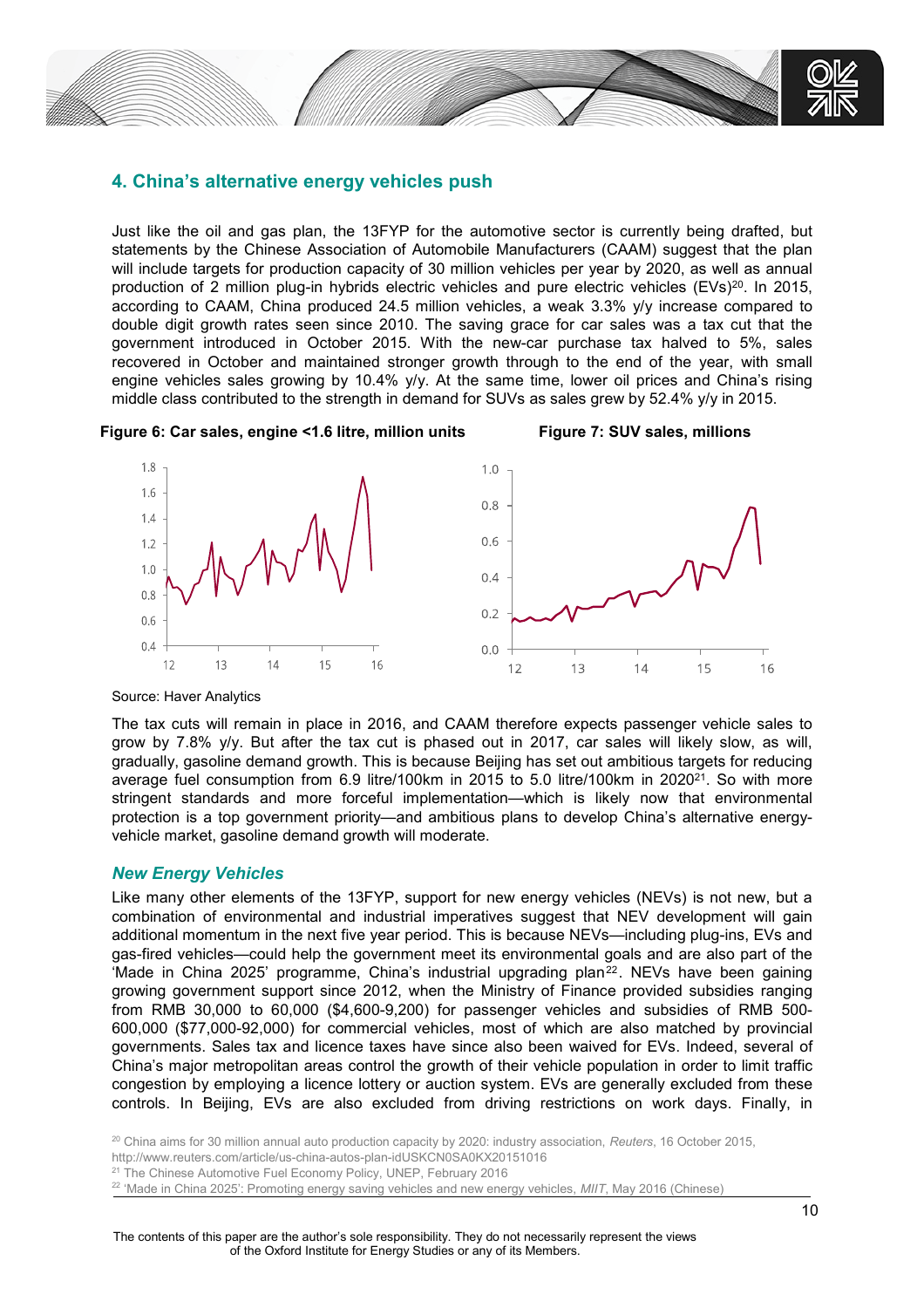

September 2014, the government scrapped a purchase tax on locally produced  $NEVs^{23}$ . On the supply side, the government has introduced multiple R&D programmes to promote battery technology development, and has been encouraging charging infrastructure development $^{24}$ . As a result, EV sales started picking up, reaching 74,800 units in 2014 and then rising almost threefold, to 220,000 in 2015. In total, by the end of 2015, 350,000 units had been sold within the country.



### **Figure 8: Car sales, NEVs, thousand units**

Source: Haver Analytics

In the 13FYP, Beijing is looking to sustain the momentum behind EV development and sales with a renewed focus on developing technology by encouraging more companies (i.e. not carmakers) to enter the EV manufacturing segment. Chinese officials have claimed that traditional fossil-fuel carmakers were not proactive enough in developing EVs and the officials have therefore sought to create a more competitive environment to boost the industry's development. In December 2015, the government issued a plan to add 1,200 charging stations and 4.8 million distributed charging piles by 2020. At the end of 2014, China had 780 charging stations and 31,000 charging poles. Since then, a slew of micro targets have gradually been released by different ministries, highlighting that NEVs are a growing priority. Moreover, ministries are now aligned in thinking that China should focus first and foremost on EVs rather than hybrids, with a number of heavyweights with experience in the automotive industry leading the charge.

So while the headline goals have not changed, there is greater political impetus behind them. By 2020, Beijing plans to develop an EV production capacity of 2 million units, with roughly 1.5 million sales and in total, 5 million EVs on the road. Of the total EV population, 400,000 will be commercial vehicles (buses and public service vehicles) and 4.6 million units will be passenger car vehicles. The 'Made in China 2025' programme also reinforces these by focusing on supporting infrastructure development: subsidies for charging stations are likely to increase, while regulatory efforts will emphasise standard setting for batteries and charging infrastructure. The extent of government support has also generated enthusiasm among carmakers, Chinese and foreign alike.

But despite this, hurdles remain. For one, Chinese battery technology remains relatively weak and the driving range, despite significant improvements, was at around 150km in 2014 while charging times ranged from 6-8 hours. Lower speed EVs are perhaps attractive alternatives to e-bikes but less of a substitute for traditional combustion engine vehicles. Second, battery costs remain high and the fragmented nature of the Chinese automotive industry discourages economies of scale in R&D. The hefty subsidies currently in place reduce the urgency for carmakers to cut battery costs, but as the government begins to phase out subsidies, failure to trim expenses could impede EV penetration into the Chinese car fleet. Third, even though Beijing is focusing increasingly on infrastructure development, regulatory approvals for land acquisition or facility installation in residential compounds

<sup>23</sup> Yonghe Huang, 'China's New Energy Vehicle Market and Policy Analysis', China Automotive Technology and Research Center Briefing, 5 August 2015

<sup>24</sup> An Zhimin, Bao Zhiming, 'Double Dips on the 'New Energy' Vehicle Ride', *Caixin*, 15 March 2016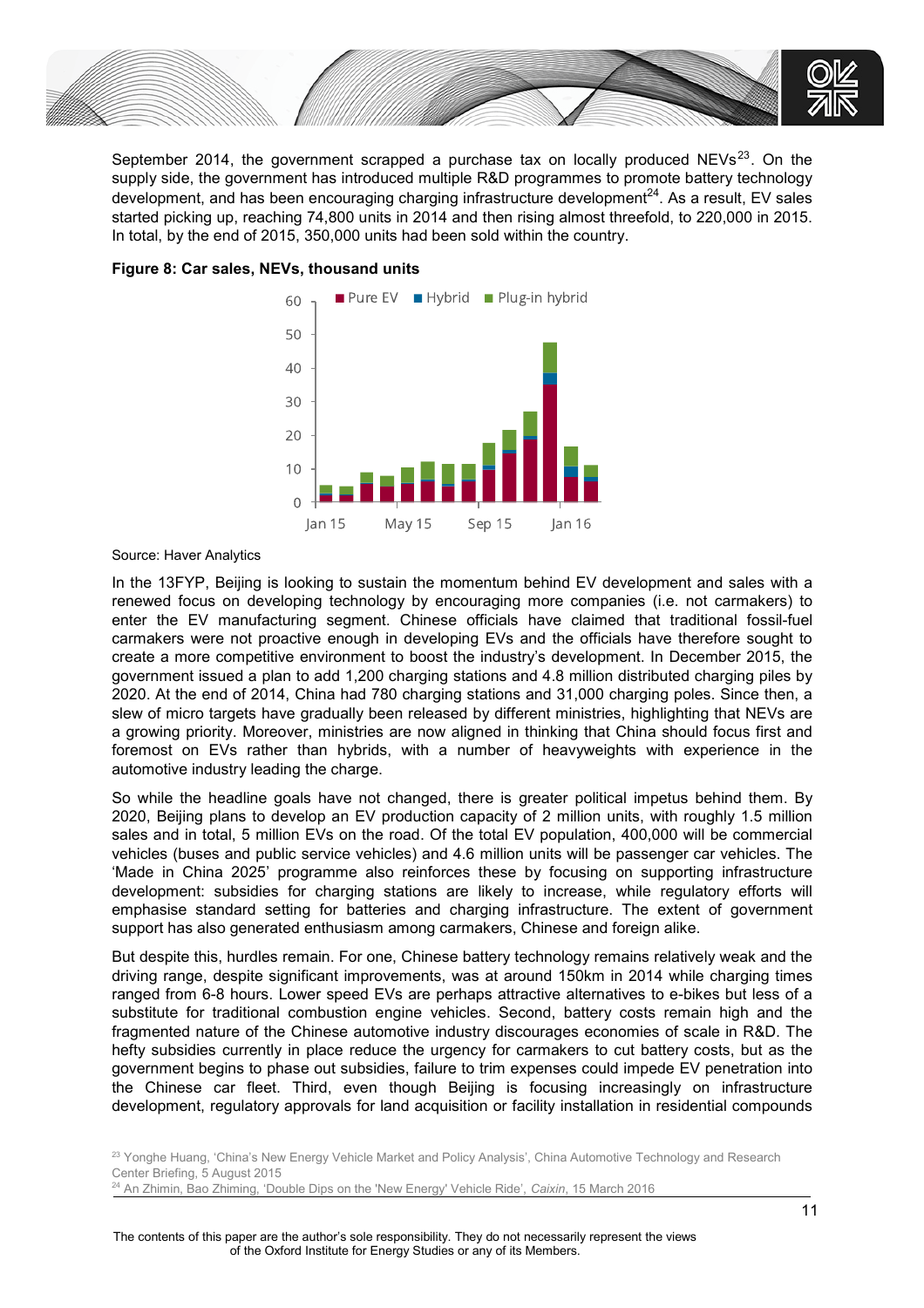

could slow the infrastructure rollout and increase the costs associated with it. Finally, the government's emphasis on pure electric vehicles over hybrids, in part because it wants to enhance the industry's competitiveness, seems to be at odds with consumer's preference for hybrids. Nonetheless, even though the government may fail to reach its 5 million unit target in 2020, NEVs will become a larger component of the Chinese car fleet and will slow demand growth for gasoline. CNPC estimates that in 2015, NEVs shaved off roughly 80 thousand b/d of gasoline demand and according to government estimates, by 2020 NEVs will knock off 0.3-0.35 mb/d of gasoline demand.

### *Natural gas vehicles, at the margins*

Beijing has equally ambitious targets for natural-gas vehicles (NGVs). The government is looking to increase the number of NGVs in China from almost 3 million units in 2013 to 5.2 million in 2015, and to 10.5 million units by 2020. Already, NGVs have been benefitting from government support including production subsidies as well as R&D funding for technology development. Highway tolls are also waived for NGVs.

### **Figure 9: Sales of NGVs, thousand units**



Source: Haver Analytics

But there are a number of constraints to promoting NGVs more rapidly. First, natural gas supplies remain limited, especially for transport. Major gas producing regions such as Shandong, Xinjiang, and Sichuan, boast high levels of NGVs—the three provinces combined account for more than half of China's NGVs—but other potential consumer hubs, especially along China's coastal provinces where air pollution is at its most severe, are promoting gas use in industry and power generation and dealing with shortages during peak seasons<sup>25</sup>. As a result, China's coastal provinces account for a little over 10% of China's NGV fleet. But increasingly, China's oil and gas majors are investing in refuelling capacity. And with improving gas grid connectivity, NGVs and gas stations are also spreading eastwards: In 2015, China had a total of 3,732 refuelling stations, unevenly spread between Shandong, which boasted 473 stations, followed by Xinjiang with 362 refuelling stations, and Sichuan, with 315 stations.

Pricing is also a key consideration. Not only are the costs of purchasing NGVs higher than traditional vehicles, but also average fuel costs in the coastal provinces are higher than gasoline prices. In 2015, on average, Shanghai retail prices of gasoline 93RON reached \$182 per barrel, while CNG was \$200 per barrel. In Xinjiang, however, CNG cost \$111 per barrel and in Sichuan \$142 per barrel, making gas more competitive than gasoline.

Going forward, much will depend on the price of oil but also on the domestic gas pricing mechanism, which is still very much state-determined.<sup>26</sup> Beijing has pledged to make all prices market-driven by

<sup>26</sup> Michael Chen, 'The Development of Chinese Gas Pricing: Drivers, Challenges and Implications for Demand', OIES Paper, NG 89, July 2014, https://www.oxfordenergy.org/wpcms/wp-content/uploads/2014/07/NG-89.pdf

<sup>25</sup> "China's natural gas vehicles, prospects and challenges', *CNPC News*, 31 May 2016 (Chinese)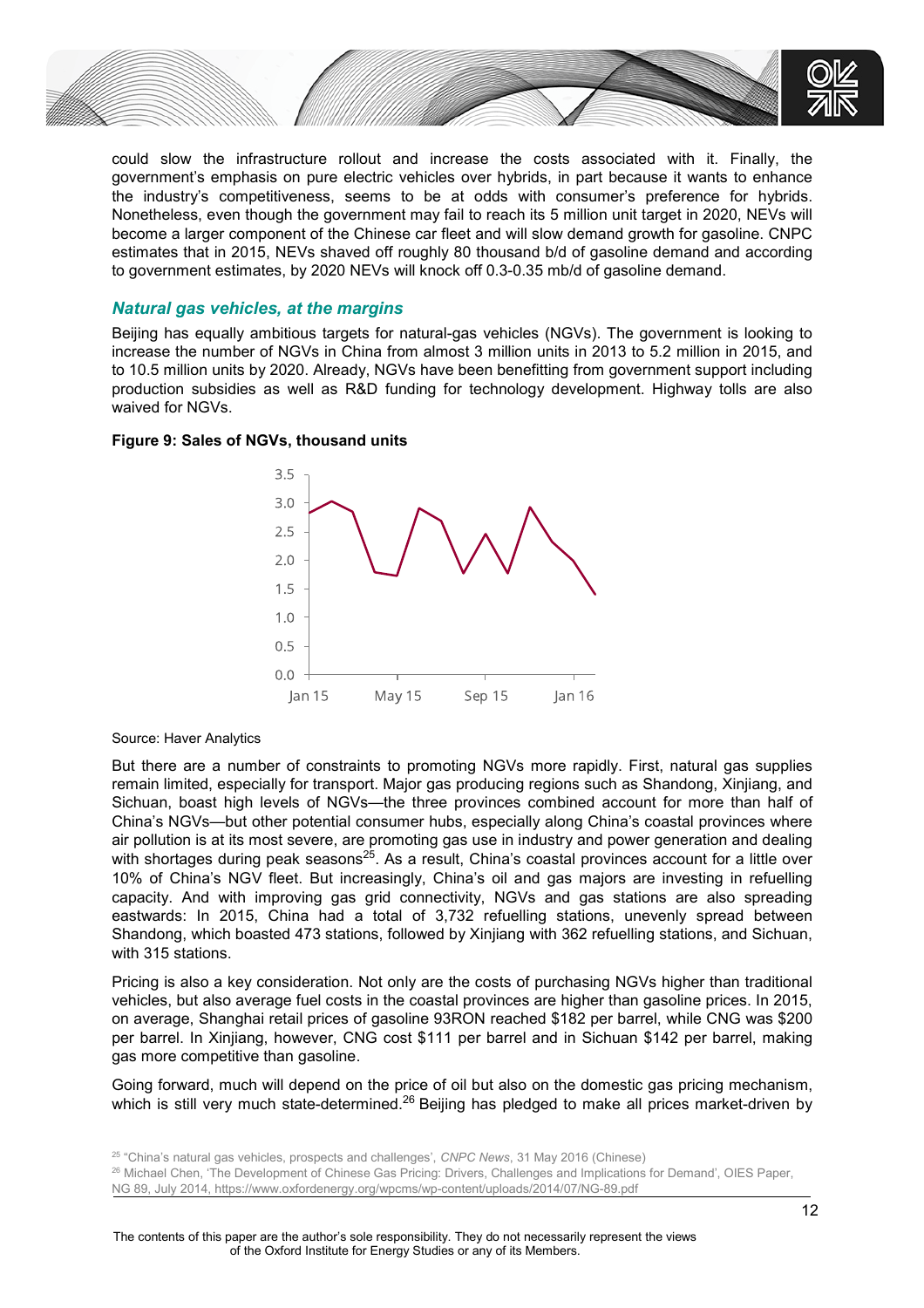

2020, but progress on liberalising gas prices has been slow and will likely move forward in small steps. Despite these hurdles, NGVs will also gradually slow the pace of gasoline demand growth.

# **5. The trials and tribulations of domestic oil price reform**

As part of the government's pledge to allow markets to play a 'decisive role' in the economy, the 13FYP also states that Beijing will 'lift price controls in power, oil and natural gas and improve the pricing mechanism for refined oil products' by 2020. China's current product pricing mechanism is state-guided and even though it tracks global oil prices more closely than it did in the past, price adjustments are still made by the NDRC. $^{27}$ 

The next step in the reform process will likely be to allow the majors to adjust prices, based on a state-set formula. Even though pricing is a prerogative that the NDRC will not surrender easily, a number of anti-corruption campaigns have targeted the NDRC price departments, highlighting that the NDRC too must comply with the reform agenda. Nonetheless, Beijing is unlikely to relinquish all control over price setting, a tool it still sees as conducive to maintaining social stability, by keeping diesel costs for agriculture relatively low for example, and for managing inflationary expectations. As such, the 13FYP statement that Beijing will 'improve' refined product price-setting suggests that it will not fully liberalise pricing, even though it will experiment with different mechanisms, as it has been doing for several years.

The current oil product pricing mechanism dates back to January 2009, when Beijing first pegged domestic prices to international crude costs. The government replaced the state-set benchmark exfactory prices by a ceiling retail price, below which retailers were free to set their own prices. These ceiling retail prices came under review every 22 working days, and were adjusted according to changes in international crude prices, for grades including imported crudes from Indonesia such as Cinta, Minas, and Duri. In reality however, adjustments of product prices were few and far between, and rarely reflected the full extent of changes in international costs. <sup>28</sup> This led to a surge in speculative trading while refiners' margins suffered. High global crude costs were not passed through to consumers and even troughs in the pricing cycle only seldom offered relief to margins.

In 2013, the government sought to reduce some of the speculative activities and support refining margins. The NDRC shortened the review period to 10 days and noted that the formula would be applicable when global oil costs ranged between \$80-130 per barrel. The formula was implemented more regularly, allowing refiners and traders to enjoy greater predictability—though technically the NDRC could intervene if inflation was rising or if it judged that global prices were too low or too high. Nonetheless, it continued to adjust domestic prices, even as global oil prices began falling in the summer of 2014. Yet in a bid to prevent a surge in consumption, the NDRC capped the pass through of lower prices, and raised consumption taxes. So while Brent fell by 65% from September 2014 to December 2015, domestic gasoline and diesel prices dropped by 28% and 34% respectively. Finally, in December 2015, when global prices fell below \$40 per barrel, the NDRC suspended adjustments of domestic product prices.

In early January 2016, the NDRC tweaked the pricing mechanism and lowered the floor to \$40 per barrel, to better reflect global oil prices. Prices are still reviewed every ten working days, but they are not adjusted when global oil prices fall below \$40 per barrel. By introducing the new floor to the pricing mechanism, the Chinese government has explicitly stated that it is looking to offset some of the majors' losses on their upstream production, and prevent shut-ins.

In addition, Beijing is looking to limit demand growth, given that the deteriorating air quality—which is in large part due to transportation emissions—is a growing source of public consternation. According to the new mechanism, when global oil prices are lower than \$40 per barrel, refiners will pay an

<sup>&</sup>lt;sup>27</sup> See for instance, Fattouh, B., C. S. de Oliveira, A. Sen (2014) 'Gasoline and Diesel Pricing Reforms in BRIC Countries - A Comparison of Policy and Outcomes', Oxford: Oxford Institute for Energy Studies. <sup>28</sup> Ibid.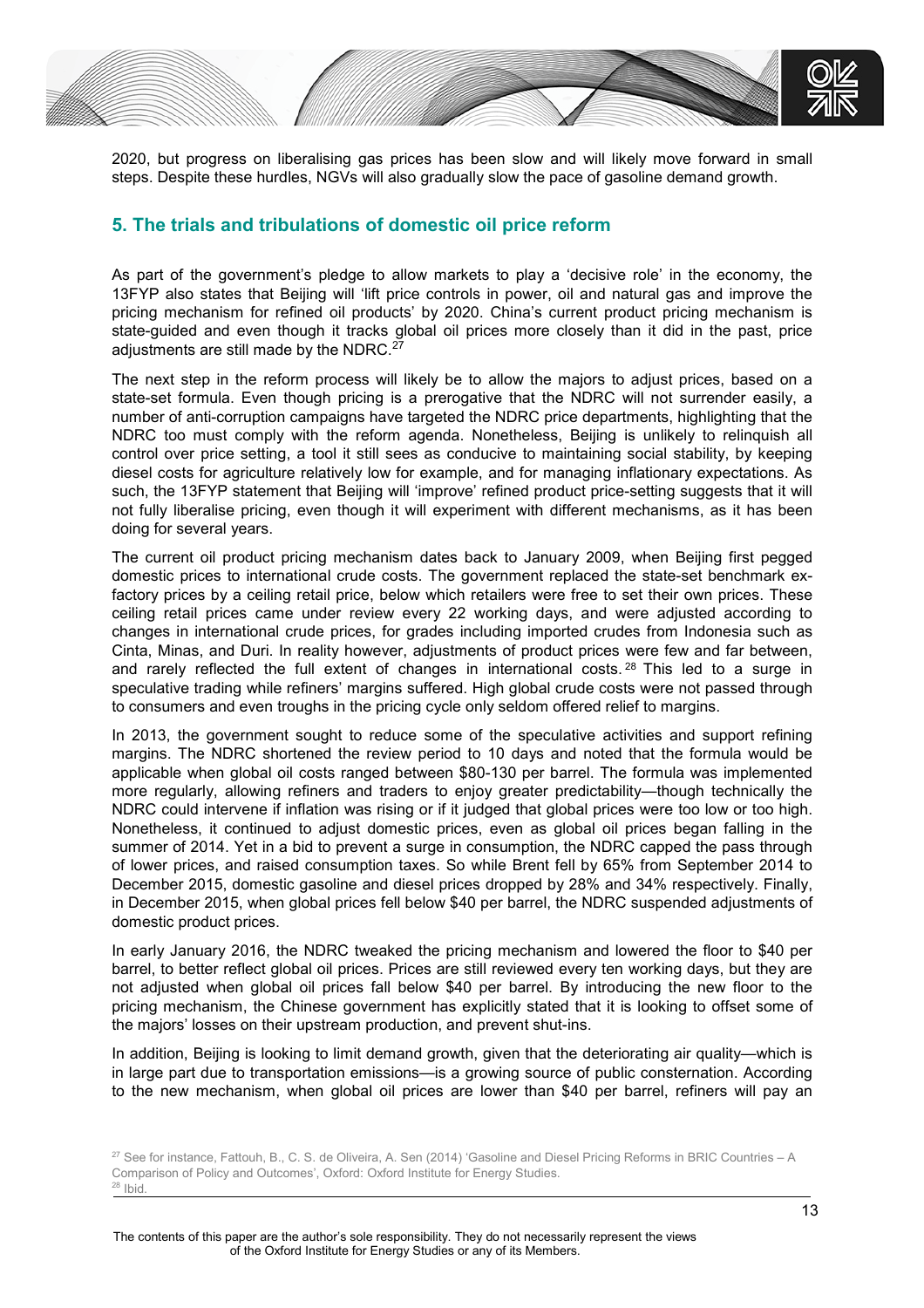

additional tax—though the exact mechanisms for levying this remain unclear—that will be held in a special fund and used for emissions control and fuel quality upgrades.

The NDRC's latest tweak also announced that ex-refinery LPG prices will be liberalised. Up until now, ceiling prices for ex-refinery LPG were set by the government, but going forward, LPG prices will be determined directly by supply and demand. In the short term, this should not alter prices significantly, given that thus far ex-refinery LPG prices have rarely reached their ceiling prices.

The government's price reform agenda is informed by two additional considerations: its environmental protection efforts and its desire to open the sector to private actors. China's worsening air quality has led Beijing to adopt an ambitious environmental agenda that includes a carbon tax—although this is still under debate—and an accelerated timeline for introducing more stringent fuel quality standards. By allowing supply and demand dynamics to determine prices, the government is hoping to gradually raise the cost of oil products for end users and move away from subsidies. But the oil price crash of 2014 has complicated these efforts and Beijing has had to step in and guide markets in the right direction. The government capped the pass-through to domestic drivers and raised the consumption tax on oil products in a bid to prevent a sharp uptick in demand that would compromise its environmental efforts. Gradually, though, Beijing is looking to tweak the ways in which it manages prices, moving from subsidies to taxes for example, all the while maintaining the government's ability to intervene and shape prices if need be.

# **6. Restructuring of the NOCs**

The government recognises that a more transparent and predictable pricing mechanism will facilitate another goal: encouraging private actors to enter the energy sector. The 13FYP emphasises the need to open up the economy to private investors and improve the efficiency of state-owned companies. While the problems associated with the state-owned enterprises (SOEs)—including poor returns on investment, rising debt and widespread corruption—are well understood, there are disagreements about how best to resolve these issues.

Political and public pressure has been building for an overhaul of China's national oil companies (NOCs).<sup>29</sup> CNPC and Sinopec are among the largest and most politically connected companies in China, and have benefitted from high ranking and powerful patrons. The political tide turned however, in 2013, with the ouster of the former chairman of CNPC, Zhou Yongkang who had accumulated too much power for Xi Jinping's liking and had bred deep rooted corruption in the industry, especially at CNPC.

The collapse in oil prices has also added to the NOCs woes. Their earnings have declined along with oil prices, when their balance sheets were already under strain from their overseas buying binge. And indeed, since Zhou was ousted, the NOCs' ability to inform national policies has been greatly reduced and a slew of changes—including the deregulation of natural-gas prices and challenges to the companies' monopoly over oil and gas imports—are testament to a change in mood.

The oil companies have also increasingly realised that they must toe the political line. The fuel specification changes are one example: In early 2013, the government set a timetable for introducing China IV but Sinopec and CNPC dragged their feet on fuel quality upgrades complaining that their weak refining margins were impeding their ability to invest in the upgrades. Since 2014 and the beginning of the corruption probes, Sinopec and CNPC have tried to outdo each other in meeting targets early.<sup>30</sup>

<sup>&</sup>lt;sup>29</sup> For detailed analysis, see M. Meidan (2016), The structure of China's oil industry: Past trends and future prospects, Oxford: Oxford Institute for Energy Studies.

<sup>&</sup>lt;sup>30</sup> Sinopec's experiment with 'mixed ownership' is another case in point. Sinopec sold a 29.99% stake in its retail fuels business, including over 23,000 gas stations in 2014. While it highlights the companies' willingness to fall in line with the political directives, it is also telling of the limits of these reforms: of the 25 new shareholders in Sinopec Sales, 16 are state-owned entities. While they own collectively 20% of Sinopec Sales, no individual investor controls more than 2.8%, and none of them are represented on Sinopec's board of directors.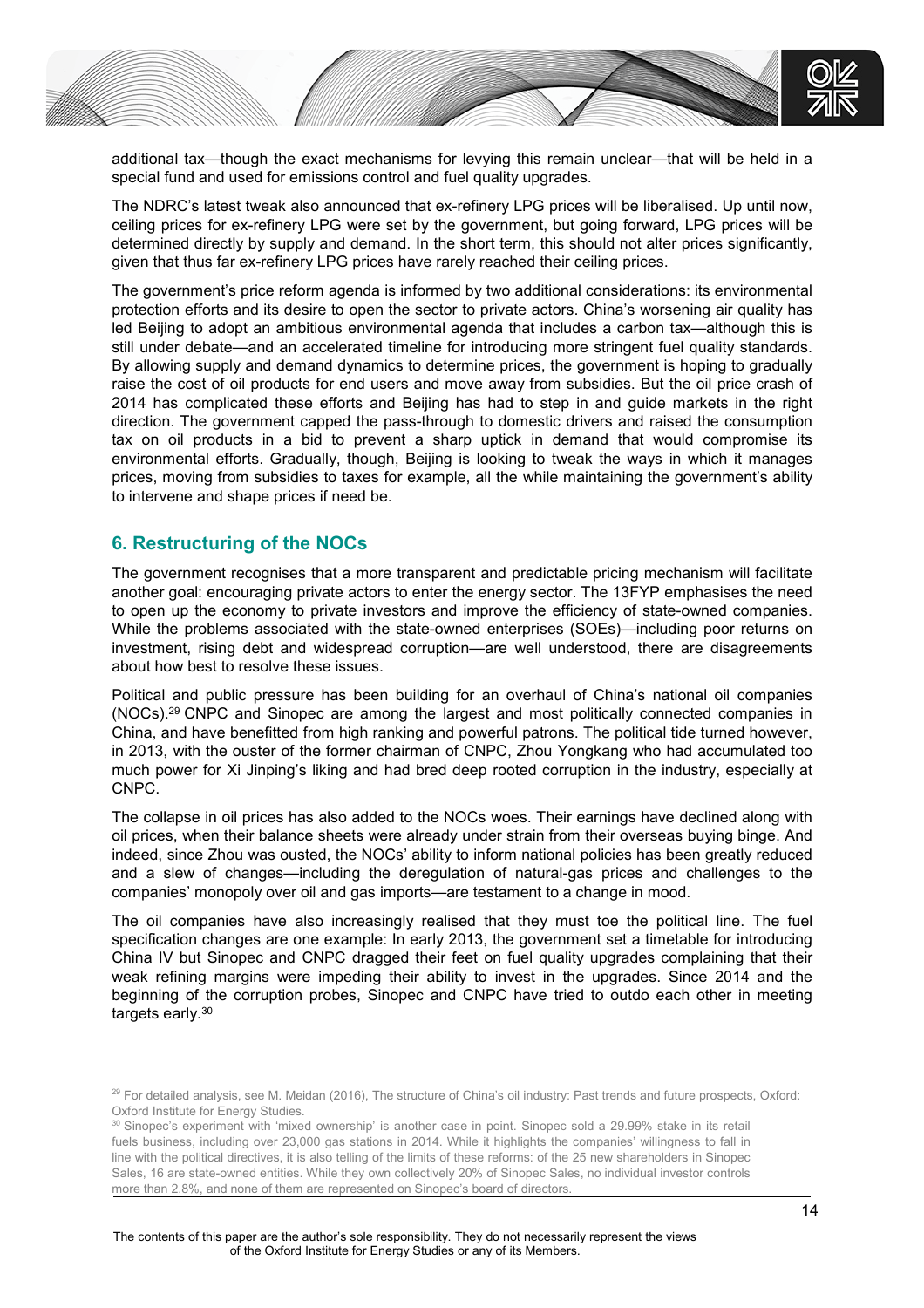

Finally, the unprecedented liberalisation of oil import rights for independent refiners is also a significant achievement in this context.<sup>31</sup> The government sees competition from them as a way to impose discipline on the NOCs. In point of fact, the initial stages of liberalisation look like anything but discipline: While the independent 'teapot's that now have access to crude as feedstock are raising runs, the state owned majors are also maintaining their refining throughput, and looking to expand their retail outlets to fend off competition from the 'teapots'. Ultimately, market dynamics could force some mergers and consolidations amongst the 'teapots' as the smaller ones will find it costly to maintain high volumes of crude imports when the domestic market for oil products is looking increasingly oversupplied.

The NOCs, in response, will focus their limited Capex on more lucrative segments. And in line with the 'mixed ownership' rhetoric, they will likely spin off some of their pipeline assets and oilfield service subsidiaries. At the same time, the government will pursue its efforts to open the upstream to private investment. In July 2015 the Ministry of Land and Resources opened tenders for six oil and gas blocks in Xinjiang to private firms. The bidding was greeted with little enthusiasm and attracted domestic investors with limited upstream experience given the relatively poor quality of the assets, and even though it will not erode the NOC's dominance, it is a step toward opening the oil industry further to private capital.

Even new investors in China's upstream are unlikely to reverse China's declining domestic output. While the 13FYP may include an objective to maintain or even increase domestic production from bases in Xinjiang or in the South China Sea, the reality of low oil prices is pointing toward a decline in output: Indeed, based on China's oil and gas majors' 2015 results, domestic production is set to fall by 0.17 mb/d (-4%) in 2016. Investment in production has been falling from a peak of \$54.4 billion in 2014 to \$39.4 billion (-27.6% y/y) in 2015 and now \$33.5 billion (-15.1%) this year. This is a significant change in thinking as maintaining high output from these flagship fields has been key to the government's goal of limiting its dependence on imported oil. The government even set a target for crude oil imports to stay below 61% of total consumption in the 12FYP. Import dependence was far from this ceiling up to 2013, but started to rise in 2014 following the collapse in global oil prices and in 2015, the share of imported oil reached 65%.

### **Figure 10: Crude oil output, mb/d**



Source: NBS

## *The NOCs go global, again*

The NOCs are therefore adapting their strategies to these new commercial and political realities. In the past, China's decision makers were reluctant to rely solely on markets to secure oil supplies. They supported the oil companies' purchase of oil and gas assets abroad on the (untested) theory that, in

<sup>&</sup>lt;sup>31</sup> See M. Meidan (2016), The structure of China's oil industry: Past trends and future prospects, Oxford: Oxford Institute for Energy Studies.